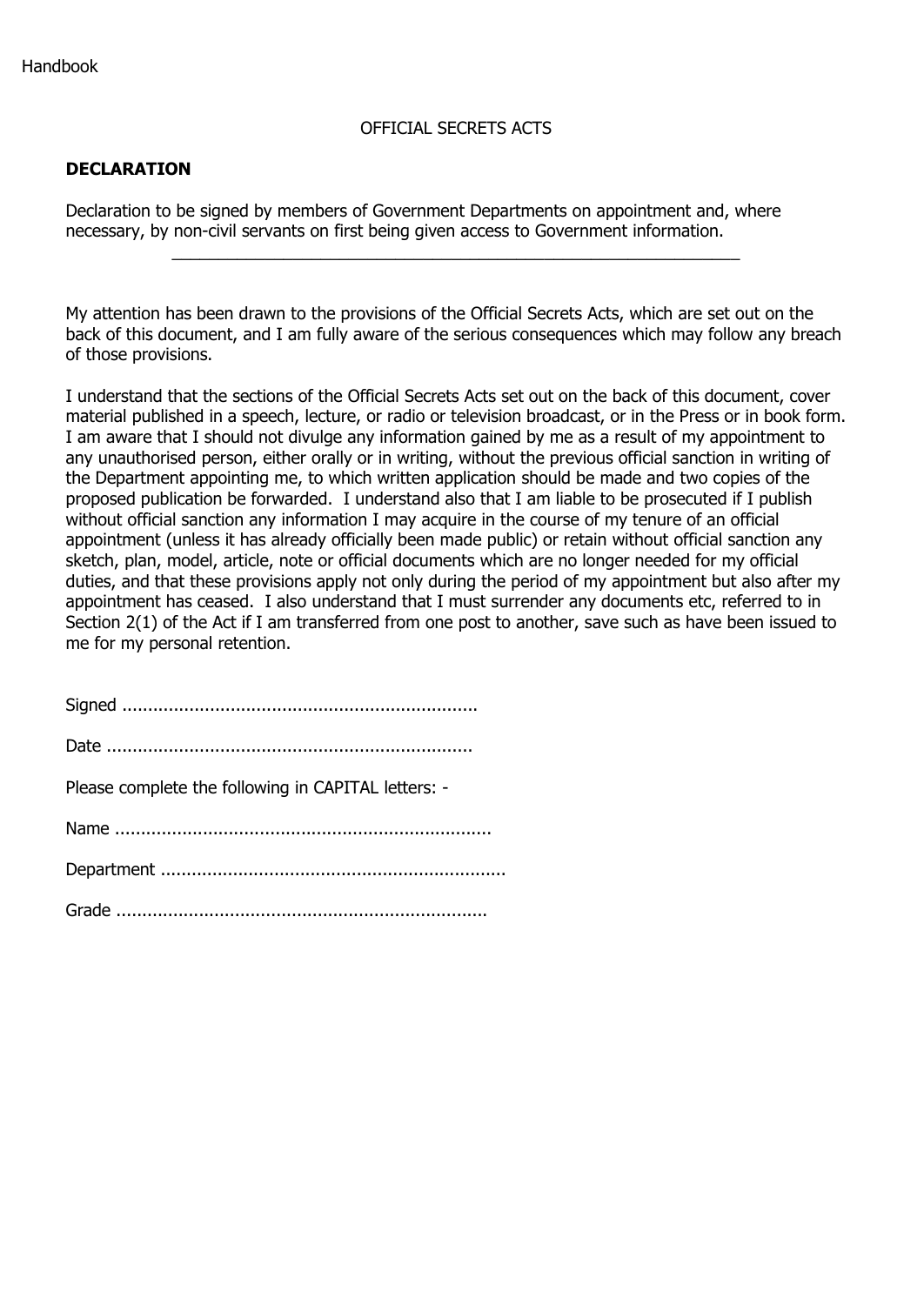## **EXTRACT FROM THE OFFICIAL SECRETS ACTS, 1911 AND 1920**

Section 2 of the Official Secrets Act, 1911, as amended by the Official Secrets Act, 1920, provides as follows: -

- 2. (1) If any person having in his possession or control any secret official code word, or pass work, or any sketch, plan, model, article, note, document, or information which relates to or is used of this Act, of which has been entrusted in confidence to him by any person holding office under Her Majesty, or which he has obtained or to which he has had access owing to his position as a contract made on behalf of Her Majesty, or as a person who is or has been employed under a person who holds or has held such an office or contract,
	- a) communicates the code word, pass work, sketch, plan model, article, note, document, or information to any person, other than to whom he is authorised to communicate it, or a person to whom it is in the interests of the State his duty to communicate it; or
	- b) uses the information in his possession for the benefit of any foreign power or in any other manner prejudicial to the safety or interests of the State;
	- c) retains the sketch, plan, model, article, note, or document in his possession or control when he has no right to retain it or when it is contrary to his duty to retain it or fails to comply with all directions issued by lawful authority with regard to the return or disposal thereof; or
	- d) fails to take reasonable care of, or so conducts himself as to endanger the safety of the sketch plan, model, article, note, document, secret official code or pass word or information;

that person shall be guilty of a misdemeanour.

- (1A) If any person having in his possession or control any sketch, plan, model, article, note, document, or information which relates to munitions of war, communicates it directly or indirectly to any foreign power, or in any other manner prejudicial to the safety or interests of the State, that person shall be guilty of a misdemeanour.
- (2) If any person receives any secret official code word, or pass word, or sketch plan, model, article, note, document or information, knowing, or having reasonable ground to believe, at the time when he receives it, that the code word, pass word, sketch, plan, model, article, note, document or information is communicated to him in contravention of this Act, he shall be guilty of a misdemeanour, unless he proves that the communication to him of the code word, pass word, sketch, plan, model, article, note, document, or information was contrary to his desire."